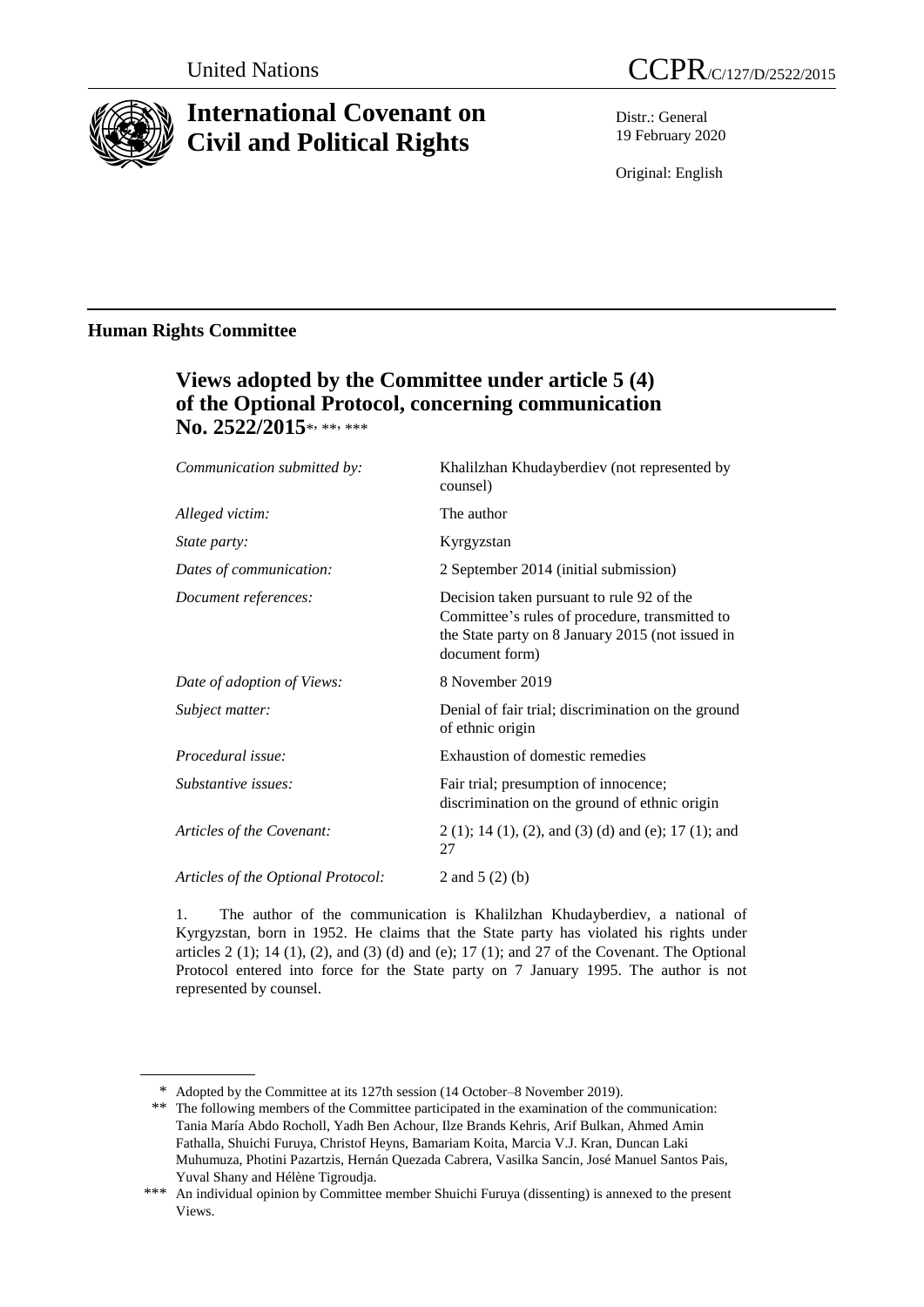#### **The facts as submitted by the author**

2.1 The author is an ethnic Uzbek from the city of Osh, Kyrgyzstan. He is a founder and former director of the television channel OshTV where he worked for 19 years. In May and June 2010, numerous attacks against ethnic Uzbeks took place in the cities and regions of Osh and Jalal-Abad in the south of Kyrgyzstan. The author was accused of organizing these events and participating in them.

2.2 During the period in which these events took place, the author was in Osh. His television station aired footage of a public rally that took place on 15 May 2010 in front of People's Friendship University, named after A. Batyrov, in Jalal-Abad. The rally was filmed by the station's freelance video operator. The rally was attended by the leader of the local Uzbek community, K. Batyrov, and the regional governor, Mr. Asanov, who gave speeches about the need for inter-ethnic unity. The broadcast was aired once on the evening of 16 May 2010. Later, this footage was considered by the courts as a catalyst for the subsequent inter-ethnic clashes.

2.3 On several occasions in May and June 2010, the author received threats from unknown people who he thinks were Kyrgyz nationalists. On 9 July 2010 he was detained and later released by National Security Service agents who threatened to arrest him. In the beginning of July, the author's company OshTV was seized by the mayor of Osh, Mr. Koshbayev. Fearing for his own and his family's life and safety, the author left for the Russian Federation in July 2010. In November 2010, the author and his family moved from the Russian Federation to the United States of America, where they were granted asylum.

2.4 The author refers to the report of the International Independent Commission for Inquiry into the events in the south of Kyrgyzstan in June 2010. According to the report, the Commission found that the criminal investigations and trials related to the June events were marred by breaches of the fair trial rights laid out in the International Covenant on Civil and Political Rights; that there had been selective prosecution targeting the ethnic Uzbek minority; and that defence lawyers representing ethnic Uzbek defendants had been subject to improper interference and intimidation.<sup>1</sup> In 2013 and 2014, the Human Rights Committee and the Committee on the Elimination of Racial Discrimination, in their concluding observations on the State party's fifth to seventh periodic reports (CERD/C/KGZ/CO/5-7) expressed concern about serious violations of rights of ethnic Uzbeks during investigations and trials in the aftermath of the events of June 2010.

2.5 On 16 June 2011, the parliament of Kyrgyzstan passed a resolution based on its own investigation into the events in the south of Kyrgyzstan in 2010. In paragraph 7 of the resolution, the author is listed as one of the organizers of these events, and he is named as a participant in nationalistic and separatist movements. In addition, paragraph 21 of the resolution includes a call for the confiscation of all property belonging to the leaders, organizers and participants of the 2010 events.

2.6 On 28 October 2011, the Jalal-Abad City Court sentenced the author in absentia to 20 years in prison and ordered the confiscation of his property for separatism, organization of mass disorders and killings, among other charges. The author was not informed of the trial and learned of the verdict through mass media.<sup>2</sup>

2.7 Although the trial court found him guilty of all charged crimes, the court could not show that the crimes had been personally committed by him. It could not tie him physically to the location where the crimes had occurred, the Jalal-Abad region, since the author had spent May and June 2010 in Osh.

<sup>&</sup>lt;sup>1</sup> Kyrgyzstan Inquiry Commission, "Report of the Independent International Commission for inquiry into the events in the south of Kyrgyzstan in June 2010", p. iii, para. 9. Available at

[reliefweb.int/sites/reliefweb.int/files/resources/Full\\_Report\\_490.pdf](https://reliefweb.int/sites/reliefweb.int/files/resources/Full_Report_490.pdf) (accessed on 30 January 2020). <sup>2</sup> The documents submitted show that, in his appeal dated 31 October 2011, the author stated that there had been motions to suspend the trial; however, the judge proceeded with the trial and rendered the verdict in absentia.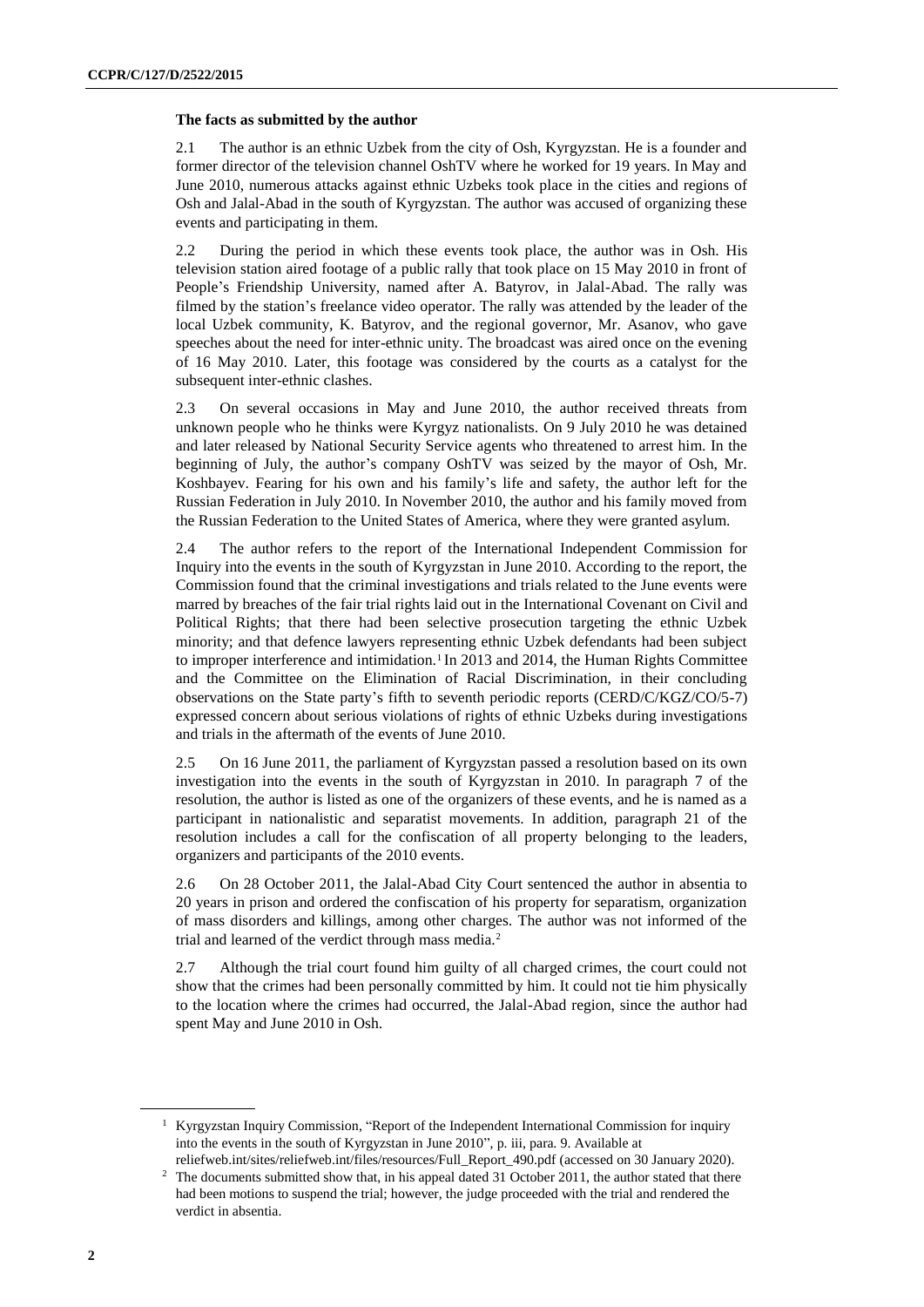2.8 On 31 October 2011, the author appealed the decision of the trial court to the Jalal-Abad Regional Court. On 31 January 2012, the appellate court upheld the decision of the trial court.

2.9 On 24 March 2014, the author appealed to the Supreme Court of Kyrgyzstan under the supervisory review procedure. On 13 May 2014, the Supreme Court denied the author's appeal and upheld the decisions of lower courts.

2.10 The author submits that he has exhausted all available and effective domestic remedies.

#### **The complaint**

3.1 The author claims that the resolution passed by the parliament of Kyrgystan on 16 June 2011 denied him any prospects of a fair trial and the presumption of innocence. He submits that the resolution heavily influenced the outcome of the trial, which violated his rights under article 14 (2), and consequently violated his right under article 14 (1) to be judged by a fair and impartial tribunal.

3.2 The author claims that he was not notified of his trial and was sentenced in absentia, which violated his rights to be tried in his presence and examine witnesses against him, as contained in articles 14 (3) (d) and (e) of the Covenant.

3.3 The author alleges a violation of articles 2 (1) and 27 of the Covenant, claiming that the judgment against him was discriminatory in nature and had to do with his being an ethnic Uzbek.

3.4 The author claims that the State party violated his rights under article 17 (1) because his house and business were unlawfully confiscated by the State party.

#### **State party's observations on admissibility and the merits**

4.1 In a note verbale dated 15 July 2015, the State party confirms that the author has exhausted all available domestic remedies. The State party notes that as a result of the revolution on 7 April 2010,<sup>3</sup> many supporters of former President Bakiyev tried to use the fragile situation to return to power, and the threats of separatism and nationalism had substantially increased. The State party submits that the repeated broadcast of the rally of 15 May 2010 in Jalal-Abad became a catalyst of the bigger conflict. The rally was held entirely in Uzbek and was attended only by ethnic Uzbeks. During the rally, the leader of the local Uzbek community, Mr. K. Batyrov, declared that the Uzbek population had long been waiting for the moment and the time had come for their active participation in the political life of the country. He also declared that, if the interim Government was not able to establish an order within the country and justify the trust of people, they would overthrow it. The broadcast was repeatedly aired by the author's television channel and was also shared for the purposes of airing on another channel, Mezon-TV, which served as a powerful detonator at a time of general tension and instability in society. The State party refers to the report of the International Independent Commission for Inquiry into the events in the south of Kyrgyzstan in June 2010, which concluded that the tone of the speeches during the rally had expressed intense frustration and had inspired Uzbeks to be more bold in their aspirations. The State party also refers to the events in Teyit, the hometown of former President Bakiyev, where the State party alleges that the house of the former President was burned down by supporters of Mr. Batyrov. The State party submits that in the wake of the Teyit incident, the speech by Mr. Batyrov was seen by many Kyrgyz people as an act of aggression against them and the statehood of Kyrgyzstan.<sup>4</sup> Therefore, the author fully understood the consequences of his actions and he was aware that they could lead to the mobilization of the Uzbek youth around separatist leaders.

<sup>&</sup>lt;sup>3</sup> The so-called People's April Revolution, which resulted in the ousting of Kyrgyz President Kurmanbek Bakiyev.

<sup>4</sup> Kyrgyzstan Inquiry Commission, "Report of the Independent International Commission for inquiry into the events in the south of Kyrgyzstan in June 2010", para. 66. Available at [reliefweb.int/sites/reliefweb.int/files/resources/Full\\_Report\\_490.pdf.](https://reliefweb.int/sites/reliefweb.int/files/resources/Full_Report_490.pdf)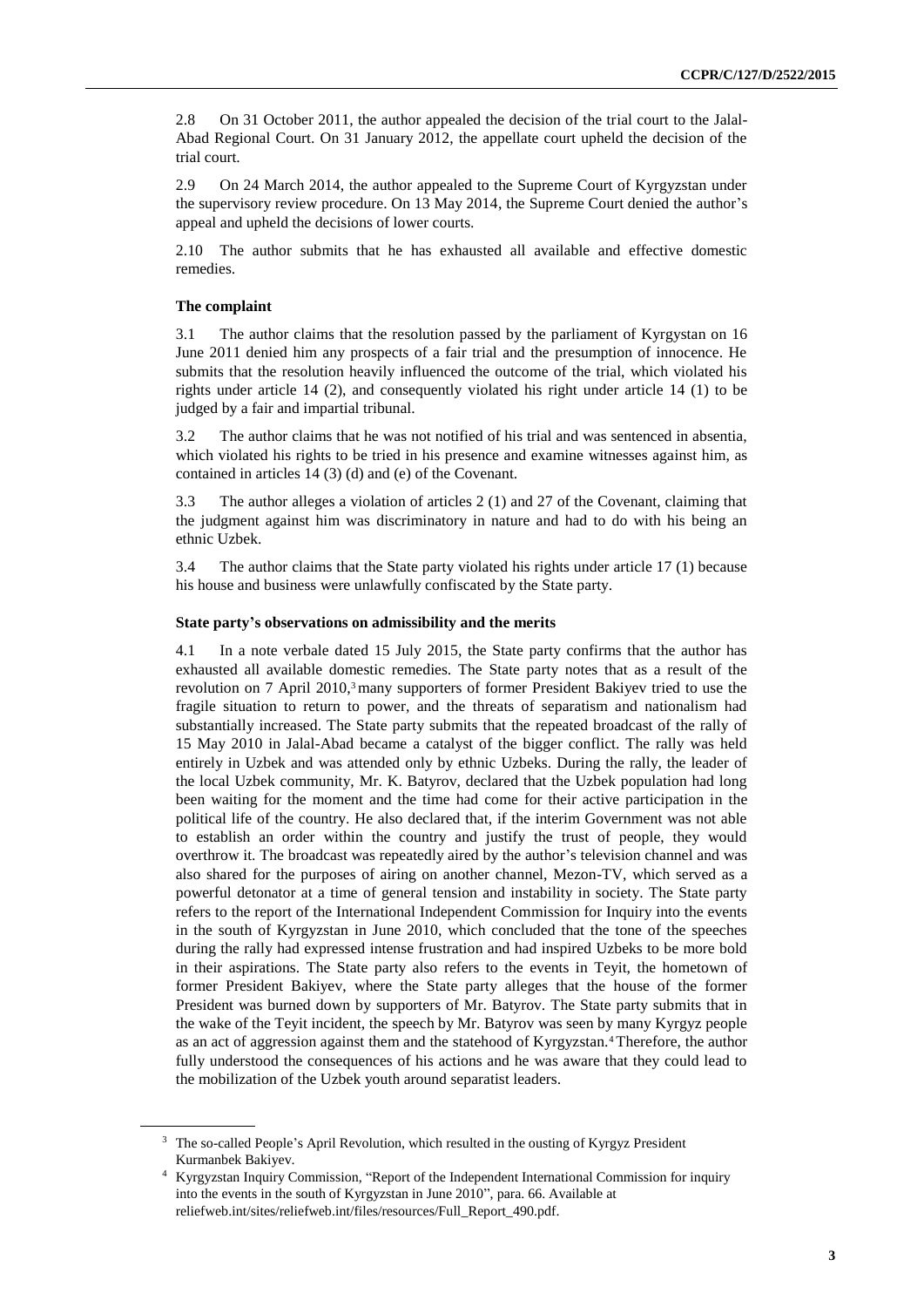4.2 With regard to the investigation of parliament into the events of May and June 2010 and to its resolution of 16 June 2011, the legislative branch of the Government has the power to discuss the results of the work of its fact-finding commissions. However, the discussions in the parliament will never be interpreted as interference in the independent work of the judicial branch because final decisions are always taken by courts.

4.3 Despite the author's claims of violations of articles 2, 14 and 17 of the Covenant, the Constitution of Kyrgyzstan prohibits any form of discrimination and arbitrary deprivation of housing, guarantees equality before the law and provides for a review of court decisions by a higher tribunal.

4.4 The author and others colluded with the president of the Uzbek national cultural centre in the Jalal-Abad region, Mr. K. Batyrov. In violation of the law on mass media, using television channels Osh TV and Mezon TV, the author and others actively assisted Mr. Batyrov in his action toward the violent seizure of power, inciting ethnic and interregional hatred, destruction of property, mass riots and killings.

4.5 On 17 May 2010, about 1,000 local residents gathered in Jalal-Abad and demanded that the Government immediately stop the criminal activities of Mr. K. Batyrov. On 19 May 2010, a crowd of about 2,000 protesters in Suzak district of Jalal-Abad region conducted a rally with the same demands. After the rally, the crowd approached the People's Friendship University and became involved in pogroms and mass riots. While approaching the university, the crowd was met with shots from supporters of Mr. Batyrov from inside the university. The clashes resulted in injuries to 74 people, 3 of whom later died. The State party considers that the above-mentioned actions by Mr. Batyrov and his accomplices resulted in the escalation of inter-ethnic conflicts among the population of Osh and Jalal-Abad regions.

4.6 Between 10 and 13 June 2010, violent clashes took place between members of the Uzbek and Kyrgyz populations of the Osh and Jalal-Abad regions, during which 638 people were injured and 76 people were killed. As a result, the prosecutor's office of the Jalal-Abad region opened a criminal case against several people, including the author, and charged them with attempted violent seizure of power; incitement of ethnic and interregional hatred with the aim of breaking up the territorial integrity of Kyrgyzstan; mass riots; and killings. During the pretrial investigation, neither the accused nor their legal representatives requested any additional investigation procedures. The State party submits that another defendant in the same trial was represented by a lawyer and indicates that the lawyer was retained by the defendant's family. Regarding the author, the State party submits that his rights throughout the pretrial investigation and trial were fully ensured by a lawyer, Ms.  $O<sup>5</sup>$  During the trial, the lawyer did not submit any complaints with regard to violations of the author's rights. The results of the trial were openly and widely disseminated in mass media, so the author was informed about the details of the case in a timely fashion. The author appealed the decision of the trial court to the Jalal-Abad Regional Court, but the appeal was denied on 31 January 2012.

4.7 The State party rejects the author's claim that he was discriminated against as a result of his Uzbek ethnicity. It notes that, as a result of the events of May and June 2010, criminal charges were filed against 139 persons, of which 46 per cent were of Kyrgyz ethnicity, 51 per cent of Uzbek ethnicity and 3 per cent of other ethnicities.

4.8 With regard to the author's claim that the State party has unlawfully confiscated his company, based on the trial court's sentence of 20 years' imprisonment and the confiscation of his property, which was upheld by the regional court, the State party submits that the sentence was enforced by State authorities in accordance with domestic law once the decision entered into force. The author's transfer of the majority stake in his company to Mr. Koshbayev was appealed by the prosecutor's office through local courts. On 15 April 2014, the company and all of its assets were transferred to the State property management fund. This transfer was not appealed by the author; therefore, available domestic remedies have not been exhausted.

<sup>&</sup>lt;sup>5</sup> Although not stated explicitly, the State party's submission seems to suggest that this lawyer was appointed ex officio and it is not clear if this lawyer ever contacted the author or his relatives.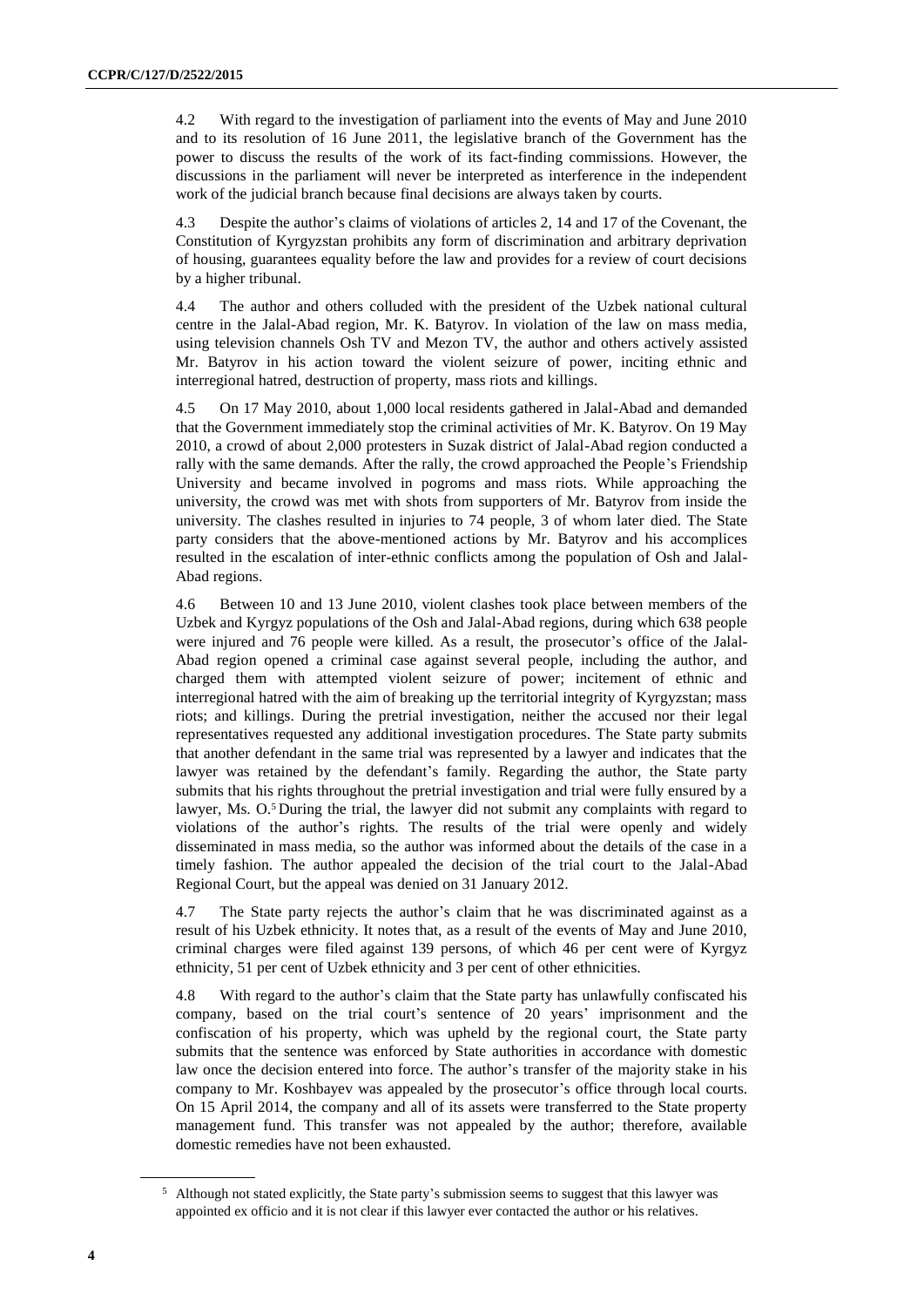4.9 Finally, the legislation of Kyrgyzstan allows for the reopening of criminal cases on the basis of new evidence. The State party considers that since the author has not petitioned the courts to reopen his case on the basis of new evidence, he has not exhausted all available domestic remedies.

#### **Author's comments on the State party's observations on admissibility and the merits**

5.1 On 14 September 2015, the author submitted his comments to the State party's observations. He rejects the State party's allegations that his television station repeatedly broadcast footage of the rally of 15 May 2010 and reiterates that it was aired only once on 16 May 2010. He also rejects that the rally was held in Uzbek and attended only by ethnic Uzbeks. He submits that during the rally, the governor of the Jalal-Abad region, who is of Kyrgyz ethnicity, gave a speech in Kyrgyz. He notes that by broadcasting the rally on 16 May 2010, his television station, as any other mass media outlet, only tried to deliver information to viewers about events that were taking place in the country at that time. He submits that, in the case of a disagreement with the way his station was conducting business, instead of prosecuting the author, the Government should have taken action in accordance with the law on mass media.

5.2 The author further rejects the State party's claim that he has not exhausted all available domestic remedies. He notes that he appealed his criminal conviction to the Supreme Court of Kyrgyzstan and that its decision cannot be further appealed. After the decision was issued, the author maintains that his television station was seized by the mayor of Osh and also maintains that he and his family received threats. He submits that the State party initiated his criminal prosecution because it wanted to nationalize Osh TV since it was a powerful media tool and an independent source of information for the local population. The author notes that since 1999, there had been several attempts by the State authorities to shut down his television station.<sup>6</sup>

#### **State party's additional observations**

6.1 In a note verbale dated 31 March 2017, the State party provided further observations. The State party submits that between 2000 and 13 June 2010, the author, together with a group of other individuals, actively organized anti-constitutional events directed at inciting: ethnic hatred; propaganda of superiority and exclusivity of the Uzbek people; the humiliation of dignity of another ethnicity; mass riots; and the violation of the territorial integrity of Kyrgyzstan by separation of its southern territories. To achieve these goals, they actively used mass media outlets financed by Mr. K. Batyrov. For example, on 15 March 2010, the newspaper of the Uzbek diaspora in Kyrgyzstan (named "Diydor") published an article by its chief editor, entitled "Is it difficult to be an Uzbek?". The article was used to promote ideas of inciting inter-ethnic hatred between Uzbek and Kyrgyz peoples. Moreover, during April and May 2010, Mr. Batyrov and his accomplices regularly gathered persons of Uzbek ethnicity at the People's Friendship University in Jalal-Abad, where he armed them with automatic weapons and held unlawful meetings and rallies.

6.2 The State party further submits that, between 12 and 16 May 2010, Mr. K. Batyrov and his accomplices organized unlawful rallies in Jalal-Abad and Osh regions, where he publicly called for the incitement of inter-ethnic hatred, mass riots, separatism and anarchy. All of those events were recorded on a video camera by Mr. Batyrov's personal video operator Mr. E. The State party notes that in order to ensure wide dissemination of the information about the rallies, their video recordings were repeatedly shown on two television channels – Osh TV and Mezon TV – which triggered counter protests by the Kyrgyz population of the Jalal-Abad region. The State party further reiterates its description of the events between 17 May and 13 June 2010, as contained in its previous submission.

6.3 The State party notes that the author fled Kyrgyzstan after the events of June 2010. On 19 July 2010, he was declared wanted by the police of Jalal-Abad region. Since article 259, paragraph 2, of the Criminal Procedure Code of Kyrgyzstan allows for a person to be tried in absentia if this person avoids appearing in court and is not on the territory of

<sup>&</sup>lt;sup>6</sup> The author submits copies of several court decisions and letters from various State authorities.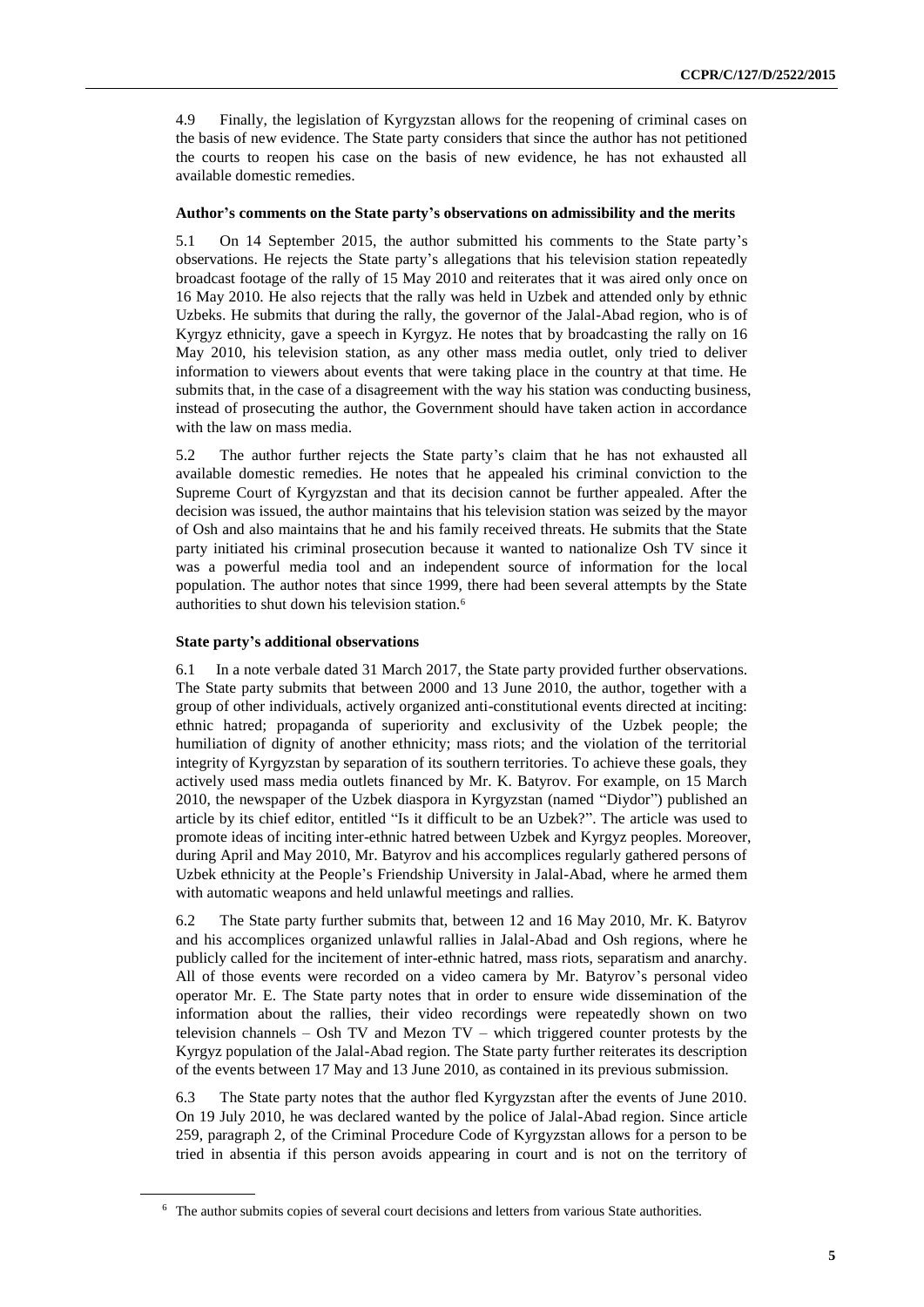Kyrgyzstan, the criminal case against the author and his co-defendants was tried in their absence. However, the author was represented by a public defender, Mr. G., who later appealed the verdict of the trial court on the author's behalf. The State party denies that there has been any kind of intimidation of the author's lawyer or other participants in the trial.

6.4 The State party considers the report of the International Independent Commission for Inquiry into the events in the south of Kyrgyzstan in June 2010 to be biased in depicting those involved on the Uzbek side of the conflict as victims. According to the State party, the criminal cases showed that groups of the Uzbek population had not had to defend themselves. On the contrary, they had acted as aggressors during the conflict. Furthermore, on 26 May 2011, the Zhogorku Kenesh (parliament) of Kyrgyzstan decided that the report of the Commission should not carry any legal force because it was viewed as one-sided and lacking objectivity, thus triggering inter-ethnic hatred and posing a threat to the national security of Kyrgyzstan.

6.5 The State party reiterates that, since the legislation of Kyrgyzstan allows for the reopening of criminal cases on the basis of new evidence, and the author has not petitioned the courts to do so, his communication to the Committee should be considered inadmissible owing to the non-exhaustion of all available domestic remedies.

#### **Additional observations**

#### *From the author*

7. On 2 June 2017, the author reiterated that he had exhausted all available domestic remedies because the decision of 13 May 2014 of the Supreme Court of Kyrgyzstan was final and could not be appealed. On the same date, the author submitted the copy of a letter from the Ministry of Internal Affairs of the Russian Federation informing him that there was an international warrant for his arrest and return to Kyrgyzstan. The author alleges that he is probably wanted in all countries in the Commonwealth of Independent States since they are all signatories to the Convention on Legal Assistance and Legal Relations in Civil, Family and Criminal Matters.<sup>7</sup>The author submits that he is going to be arrested if he visits any of these countries and requests that the examination of his communication be expedited.

#### *From the State party*

8. On 10 January 2018, the State party reiterated its observations from 31 March 2017.

#### **Issues and proceedings before the Committee**

#### *Consideration of admissibility*

9.1 Before considering any claim contained in a communication, the Committee must decide, in accordance with rule 97 of its rules of procedure, whether the communication is admissible under the Optional Protocol.

9.2 The Committee has ascertained, as required under article 5 (2) (a) of the Optional Protocol, that the same matter is not being examined under another procedure of international investigation or settlement.

9.3 The Committee notes the State party's claim that the author failed to exhaust all available domestic remedies as he has not petitioned the courts to reopen his case on the basis of new evidence. At the same time, the Committee notes the State party's submission dated 15 July 2015, in which it confirmed that the author had exhausted all available domestic remedies. The Committee notes that the author also claims that he has exhausted all available domestic remedies because the decision of 13 May 2014 of the Supreme Court

<sup>7</sup> The Convention on Legal Assistance and Legal Relations in Civil, Family and Criminal Matters was signed in Minsk in 1993 and is in force in and among the following States: Armenia, Belarus, Kazakhstan, Kyrgyzstan, Republic of Moldova, Russian Federation, Tajikistan, Turkmenistan, Ukraine and Uzbekistan. The Convention provides the rules for legal cooperation between member States' courts in civil, family and criminal matters.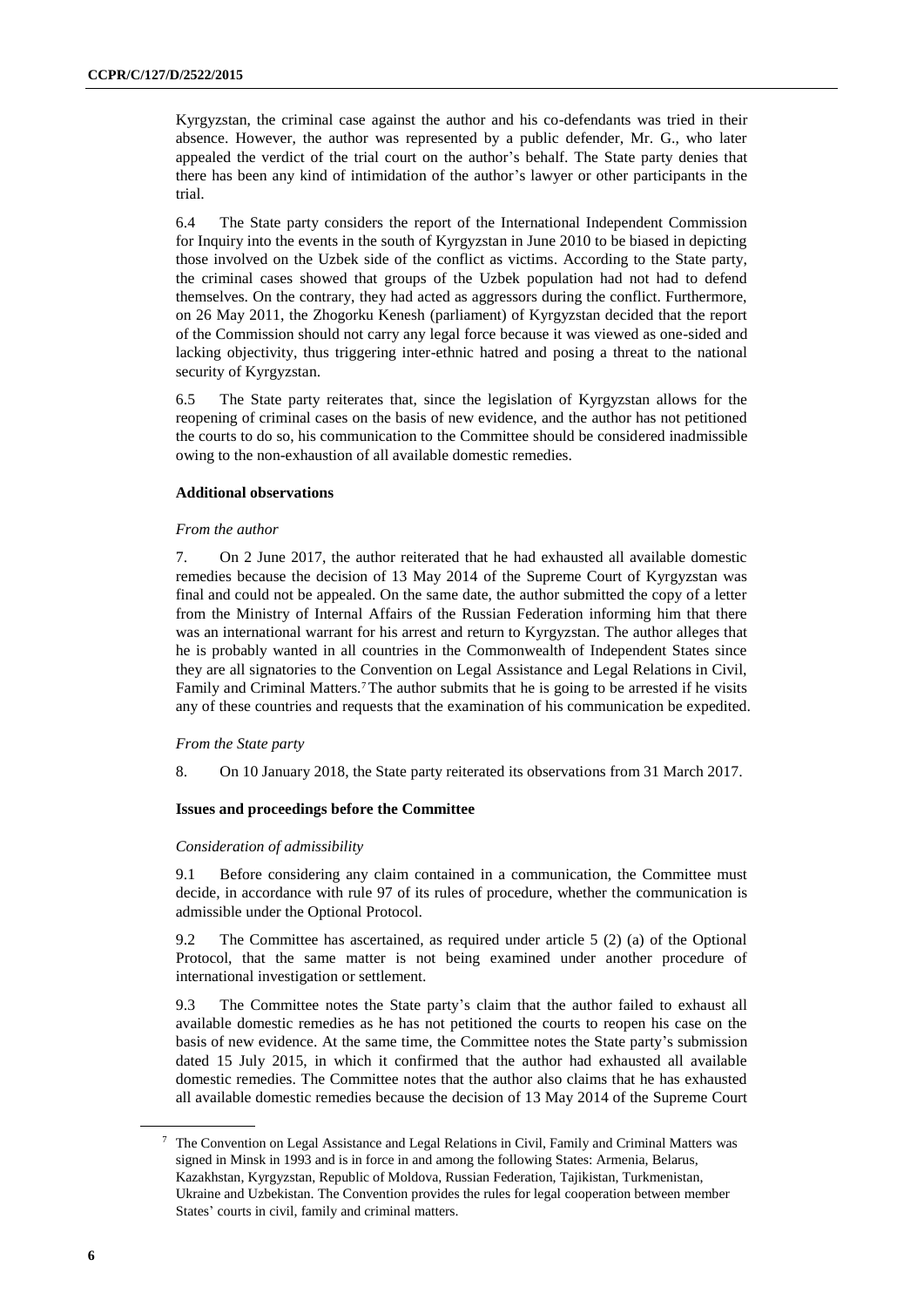of Kyrgyzstan was final and could not be appealed further. It is unclear from the State party's submissions what new evidence the author could have used as a basis to petition the courts to reopen the case. In the absence of other objections from the State party regarding the exhaustion of domestic remedies by the author, the Committee considers that it is not precluded by the requirements of article  $5(2)$  (b) of the Optional Protocol from examining the present communication.

9.4 Recalling its jurisprudence according to which the provisions of article 2 lay down general obligations for States parties and cannot, by themselves, give rise to a separate claim under the Optional Protocol as they can be invoked only in conjunction with other substantive articles of the Covenant, $8$  the Committee considers the author's claims under article 2 (1) are inadmissible under article 3 of the Optional Protocol.

9.5 The Committee notes the author's claim that he was not notified about his trial and was sentenced in absentia, which violated his rights to be tried in his presence and examine witnesses against him as provided for in articles 14 (3) (d) and (e) of the Covenant. The Committee recalls that under article 14 (3), everyone is entitled to be tried in his or her presence and to defend himself or herself in person or through legal assistance. This provision and other requirements of due process enshrined in article 14 cannot be construed as invariably rendering proceedings in absentia impermissible, irrespective of the reasons for the accused person's absence. <sup>9</sup> Indeed, proceedings in absentia may in some circumstances be permissible in the interest of the proper administration of justice: for example, when the accused person, although informed of the proceedings sufficiently in advance, declines to exercise his or her right to be present. The Committee has held in the past that a trial in absentia is compatible with article 14, only when the accused has been summoned in a timely manner and informed of the proceedings against him or her.<sup>10</sup> In order for the State party to comply with the requirements of a fair trial when trying a person in absentia, it must show that these principles were respected.<sup>11</sup>

9.6 The Committee acknowledges, however, that there must be certain limits to the efforts that can reasonably be expected of the competent authorities with a view to establishing contact with the accused.<sup>12</sup>The State party has not denied that the author was tried in absentia on the basis of domestic law that allows for in absentia trials if defendants are outside of Kyrgyzstan and avoid appearing in court. The Committee notes the author's submission that he left Kyrgyzstan with his family for the Russian Federation in July 2010; that he left the Russian Federation for the United States in November 2010; and that he was not informed about the trial and learned of the verdict only through mass media. In these circumstances, when the author moved to two different countries and had no family in Kyrgyzstan who could have been notified about the criminal proceedings against him, the Committee considers it would be unreasonable to require the State party to establish contact with the author after seeking out his prior known residences and finding he had left the country. These factors, taken together, lead the Committee to conclude that, under these specific circumstances, the author has failed to provide sufficient substantiation of his claim of violations of articles 14 (3) (d) and (e) of the Covenant and that these claims are therefore inadmissible under article 2 of the Optional Protocol.

9.7 The Committee further notes the author's claim that the State party violated his rights under article 17 (1) because his house and business had been unlawfully confiscated by the State party. The Committee observes, however, that according to the information available, these claims do not appear to have been raised in the domestic proceedings. This part of the communication, raising issues under article 17 (1) of the Covenant, is

<sup>8</sup> See, e.g., *H.E.A.K. v. Denmark* (CCPR/C/114/D/2343/2014), para. 7.4; *Castañeda v. Mexico* (CCPR/C/108/D/2202/2012), para. 6.8; *Ch.H.O. v. Canada* (CCPR/C/118/D/2195/2012), para. 9.4; *Peirano Basso v. Uruguay* (CCPR/C/100/D/1887/2009), para. 9.4; and *A.P. v. Ukraine* (CCPR/C/105/D/1834/2008), para. 8.5.

<sup>9</sup> *Mbenge v. Zaire* (CCPR/C/18/D/16/1977), para. 14.1.

<sup>10</sup> Ibid.

<sup>11</sup> *Maleki v. Italy* (CCPR/C/66/D/699/1996/Corr.1), para. 9.3.

<sup>12</sup> *Salikh v. Uzbekistan* (CCPR/C/95/D/1382/2005), para. 9.5.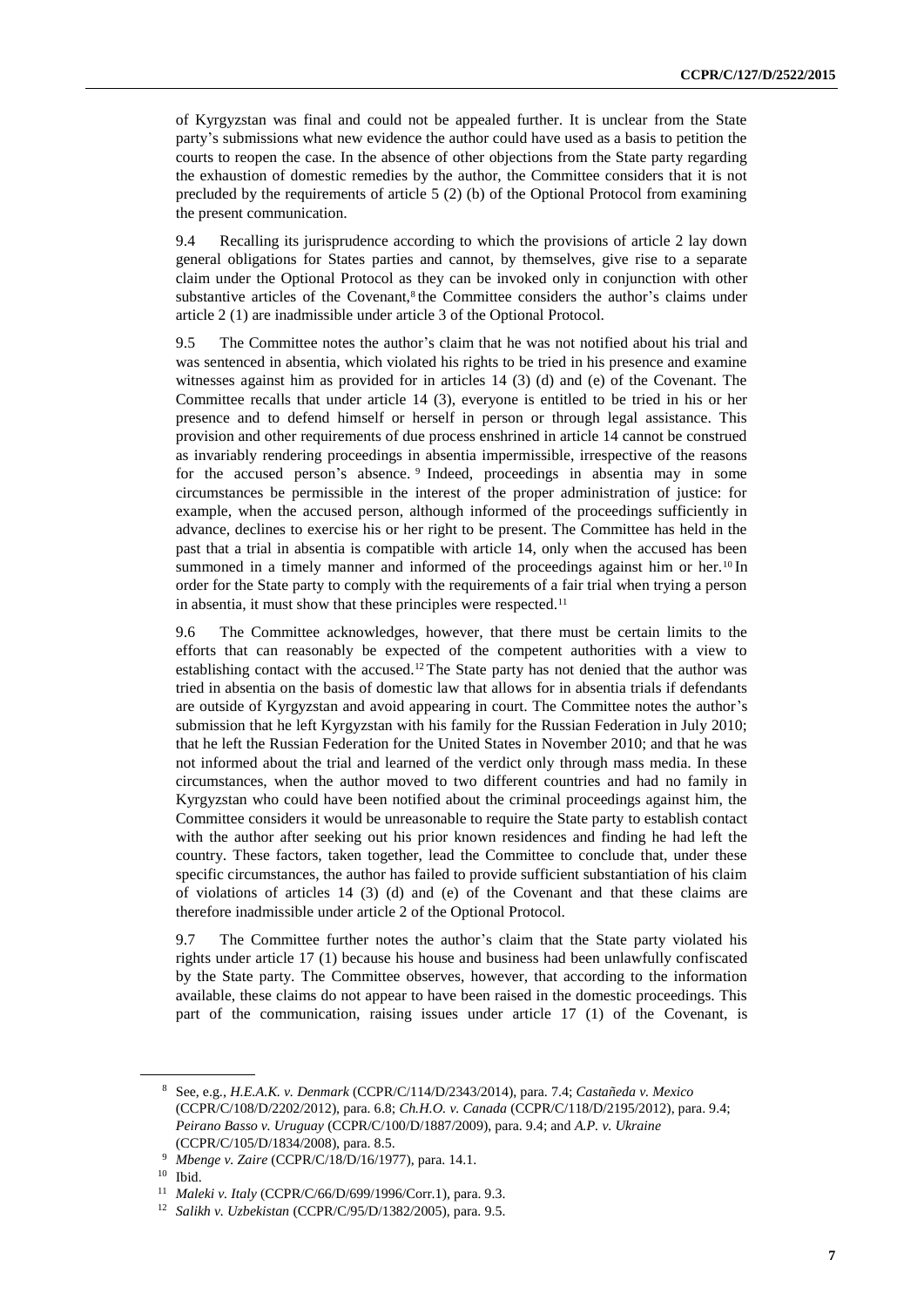accordingly declared inadmissible for failure to exhaust all domestic remedies in accordance with article 5 (2) (b) of the Optional Protocol.

9.8 With regard to the author's claim of a violation under article 27 of the Covenant, the Committee notes that the author has failed to provide sufficient information to enable the Committee to consider that the facts of the communication raise issues under this article of the Covenant. Accordingly, the Committee considers the author's claim concerning this part of the communication is not substantiated and is inadmissible under article 2 of the Optional Protocol.

9.9 The Committee considers that the author has sufficiently substantiated his remaining claims, under articles 14 (1) and (2) of the Covenant, for the purposes of admissibility. Accordingly, it declares the communication admissible in this respect and proceeds with its consideration of the merits.

#### *Consideration of the merits*

10.1 The Committee has considered the communication in the light of all the information submitted to it by the parties, in accordance with article 5 (1) of the Optional Protocol.

10.2 The Committee notes the author's claim that the resolution passed by the parliament of Kyrgystan on 16 June 2011 denied him any prospects of a fair trial and the presumption of innocence because it influenced the outcome of the trial, which violated his rights under article 14 (2), and consequently violated his right under article 14 (1) to be judged by a fair and impartial tribunal. The Committee also notes the State party's argument that the legislative branch of the Government has the power to discuss the results of the work of its fact-finding commissions and that discussions in the parliament should never be interpreted as interference in the independent work of the judicial branch because final decisions are always taken by the courts. The Committee recalls its jurisprudence<sup>13</sup> as reflected in its general comment No. 32 (2007) on the right to equality before courts and tribunals and to a fair trial, according to which the presumption of innocence, which is fundamental to the protection of human rights, imposes on the prosecution the burden of proving the charge, guarantees that no guilt can be presumed until the charge has been proved beyond reasonable doubt, ensures that the accused has the benefit of doubt and requires that persons accused of a criminal act must be treated in accordance with this principle. The Committee observes that while the text of the parliamentary resolution describes the author and his codefendants as organizers and perpetrators of the tragic events in Osh and Jalal-Abad of May and June 2010, it also recommends that the Supreme Court of Kyrgyzstan ensure full transparency in criminal proceedings against persons accused of committing crimes in connection with the events in question and that relatives of defendants and representatives of international organizations are allowed access to the courtroom during the trial. The Committee, however, notes that the author has not provided any information indicating how the resolution – a political document – could have affected the criminal proceedings in his case. The Committee concludes that the facts as presented to it by the author do not allow it to find a violation of his rights under article 14 (2). Consequently, the Committee also finds no violation of his right under article 14 (1) of the Covenant.

11. The Committee, acting under article 5 (4) of the Optional Protocol, is of the view that the information before it would not be a violation by the State party of articles 14 (1) and (2) of the Covenant.

<sup>13</sup> *Kovalev et al. v. Belarus* (CCPR/C/106/D/2120/2011), para. 11.4; *Mwamba v. Zambia* (CCPR/C/98/D/1520/2006), para. 6.5.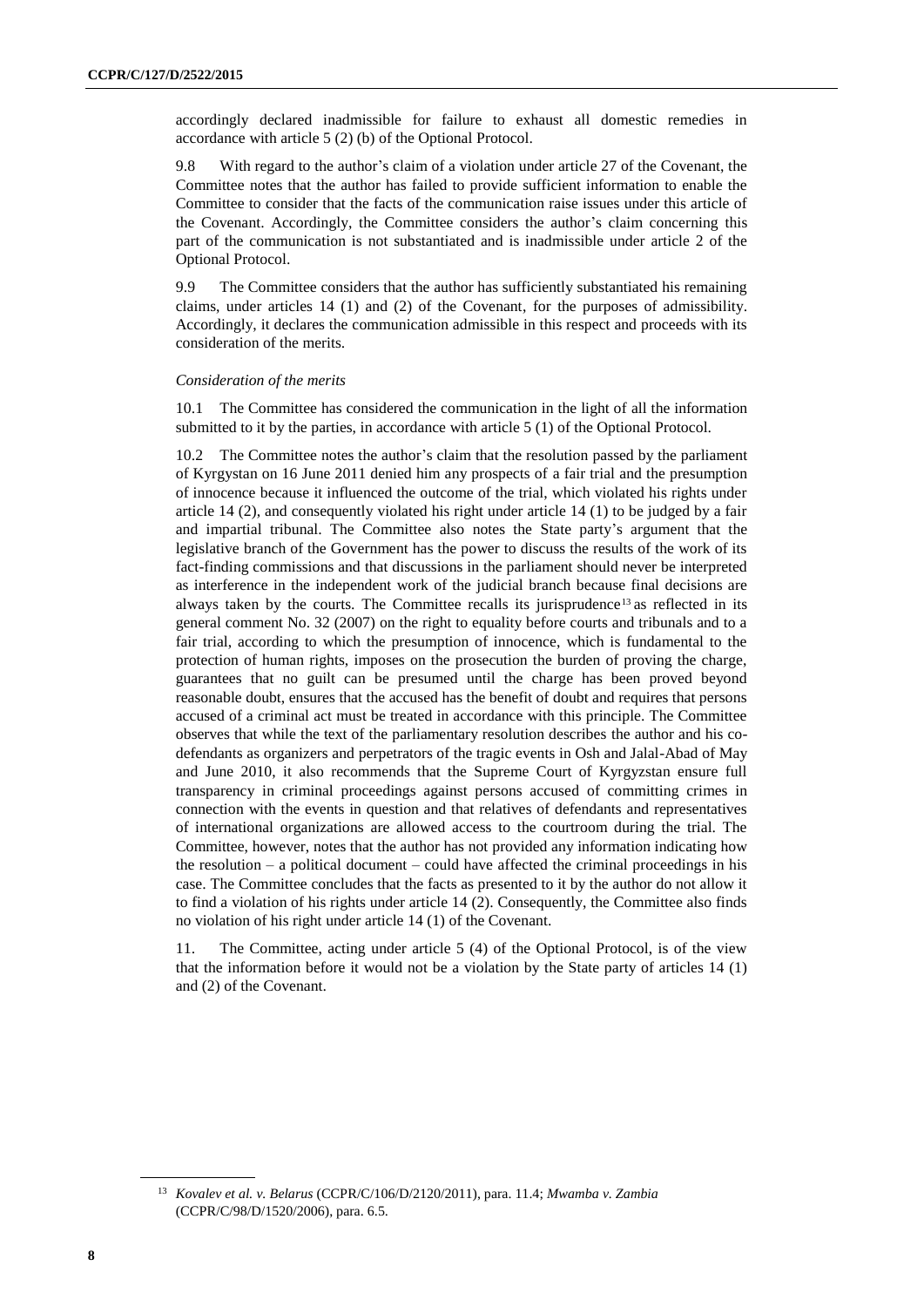### **Annex**

## **Individual opinion of Committee member Shuichi Furuya (dissenting)**

1. I am unable to concur with the Committee's conclusion that (a) the author's claim of violation of article  $14$  (3) (d) concerning a trial in absentia is inadmissible and (b) the resolution of the parliament does not constitute a violation of article 14 (2).

#### **1. Trial in absentia**

2. Pursuant to article 14 (3) (d) of the Covenant, everyone is entitled to be tried in his or her presence and to defend himself or herself in person or through legal assistance. On the other hand, as the majority of the Committee points out, criminal proceedings in the absence of the accused may in some circumstances be permissible in the interest of the proper administration of justice  $-$  e.g., when accused persons, although informed of the proceedings sufficiently in advance, decline to exercise their right to be present.<sup>1</sup> However, it is important to note that a trial with the presence of the accused is a principle, while a trial in absentia is an exception.

3. Therefore, the Committee has emphasized that a trial in absentia is compatible with article 14, only when the accused is summoned in a timely manner and informed of the proceedings against him or her.2This is because the effective exercise of the rights under article 14 presupposes that the necessary steps should be taken to inform the accused beforehand about the proceedings against him or her (art. 14 (3) (a)). A trial in absentia thus requires that, notwithstanding the absence of the accused, all due notification has been made to inform him or her of the date and place of the trial and to request the attendance of the accused. Otherwise, the accused is not given adequate time and facilities for the preparation of his or her defence (art. 14 (3) (b)) and cannot defend himself or herself through legal assistance of his or her own choosing (art.  $14$  (3) (d)). Nor does the accused have the opportunity to examine, or have examined, the witnesses against him or her and to obtain the attendance and examination of witnesses on his or her behalf (art. 14 (3) (e)).<sup>3</sup>

4. Since a trial in absentia is the exception to article 14 (3) (d), it is incumbent on a State party to demonstrate whether it has taken the necessary steps to notify the accused of the information of proceedings. The Committee has acknowledged that there must be certain limits to the efforts that can reasonably be expected of the competent authorities with regard to establishing contact with the accused.<sup>4</sup> Even if there are certain difficulties involved in contacting the accused, however, the State party is still obliged to demonstrate that it has actually made the utmost effort to inform an accused person of the charges against him or her and to notify him or her of the proceedings.

5. In the present case, however, the author alleged that the State party had not taken any measures to contact him before the criminal proceedings commenced, and the State party did not rebut that allegation. In fact, the State party has provided no information to the Committee with regard to the steps it took to inform the author of the charges against him or notify him of the court proceedings.

6. Under these circumstances, I have to conclude that the author's claim is admissible and the trial that the State party commenced without the presence of the author constitutes a violation of his rights under article 14 (3) (d).

<sup>&</sup>lt;sup>1</sup> General comment No. 32 (2007) on the right to equality before courts and tribunals and to a fair trial, para. 36.

<sup>2</sup> Ibid*.*; *Maleki v. Italy* (CCPR/C/66/D/699/1996/Corr.1), para. 9.3; *Kostin v. Russian Federation* (CCPR/C/119/D/2496/2014), para. 7.2.

<sup>3</sup> *Mbenge v. Zaire* (CCPR/C/18/D/16/1977), para. 14.1; *Osiyuk v. Belarus* (CCPR/C/96/D/1311/2004), para. 8.2.

<sup>4</sup> *Mbenge v. Zaire*, para. 14.2; *Osiyuk v. Belarus*, para. 8.3.